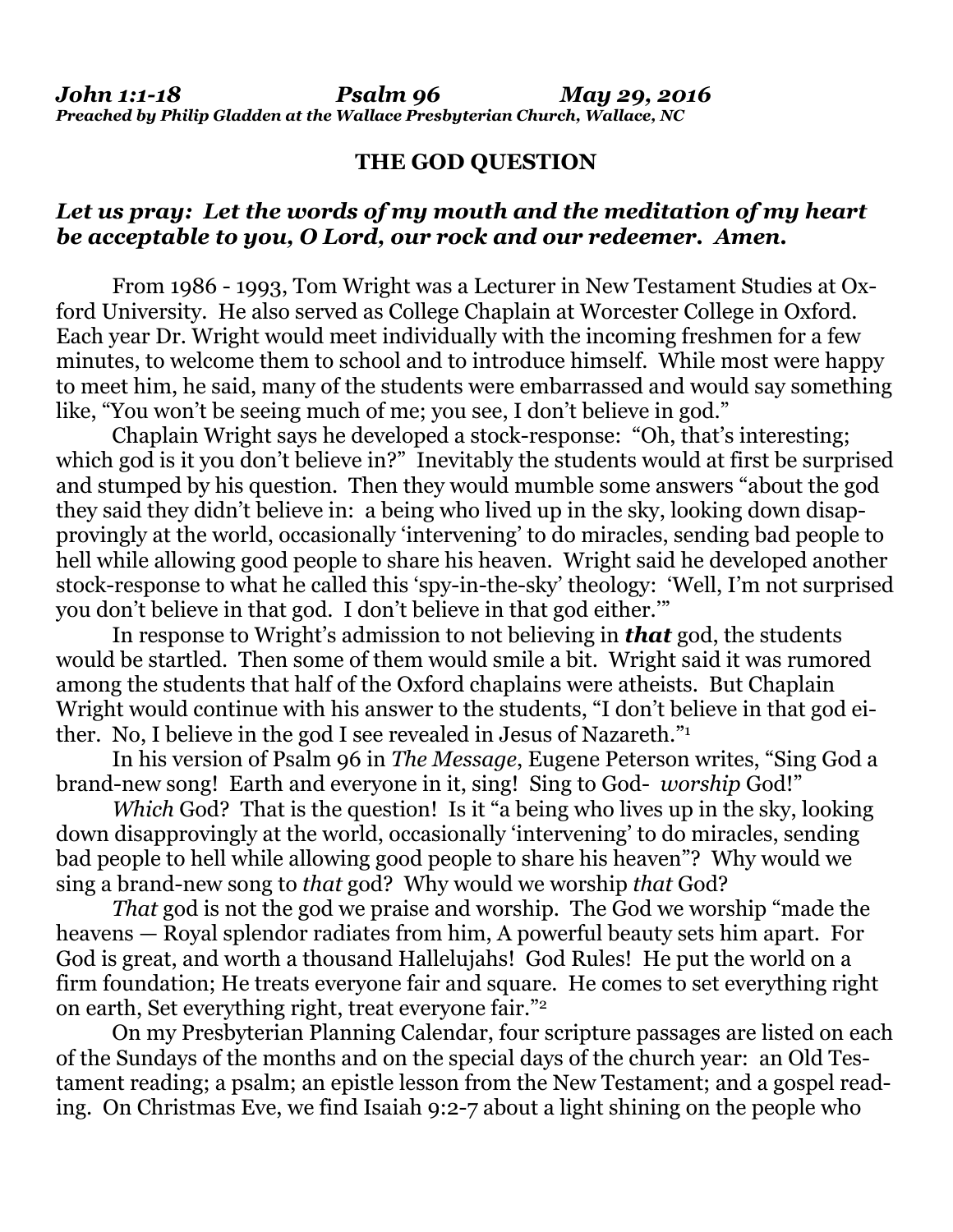walked in darkness; Titus 2:11-14 about the grace of God appearing and bringing salvation to all; Luke 2:1-20 about the shepherds hearing the good news of great joy for all the people, about a Savior being born. You also find Psalm 96, which doesn't mention anything about Jesus Christ or a baby in a manger or wise men from the East or anything else related to the birth of Christ. And yet, as one of today's margin notes says, "Christians have traditionally used Psalm 96 on Christmas Eve and Christmas Day. The hymn looks back to the nativity and forward to the second coming; Christ has come, and will come again. Through Christ, the Lord is working out his rule of righteousness and faithfulness among the nations."3

 How can Dr. Mays make the claim that the hymn in Psalm 96 looks back to the birth of Christ and looks forward to his second coming, when the psalm doesn't even mention Jesus Christ? Well, that's the beauty of this psalm and its call to sing a new song to the Lord! Why should we sing a new song to the Lord? Here are just a few reasons listed in the psalm itself: salvation, marvelous works, creation, kingship, judgment, righteousness, truth.

 Depending on how you reckon the time, we're either five months late or seven months early singing "Joy to the World" as our second hymn this morning. While it may seem strange to sing this Christmas carol at the end of May on Memorial Day weekend, it would be even more strange to go through the Christmas season *without* singing "Joy to the World." Yet, did you know that Isaac Watts, the author of that favorite Christmas carol, didn't write the song as a Christmas carol?

 Isaac Watts lived from 1674-1748 and was raised in a devout household. His father spent time in prison for his faith because he resisted the claims of the state church in England. Watts became known as "The Father of Hymns." According to one story, when Isaac Watts was a teenager, his father got so tired of him complaining about the music and singing at church, he told his son, "Then do something about it!" So Isaac Watts wrote his first of approximately 750 hymns and helped change church music.

 Isaac Watts used the psalms as the basis for many of his hymns, but he wanted to write songs based on his "Christian experience." Who comes to mind when you hear these words? "He rules the world with truth and grace, and makes the nations prove the glories of his righteousness and wonders of his love, wonders of his lover." It becomes even more obvious when you hear these words: "Joy to the world, the Lord is come! Let earth receive her king; let every heart prepare him room, and heaven and nature sing, and heaven and nature sing."

We hear Jesus in those words, even though Watts used one of the psalms as inspiration. Actually, he used the closing verses of Psalm 98 for his song "Joy to the World," rather than Psalm 96. But listen how closely those verses in Psalm 98 match our psalm for this morning: "Let the sea roar, and all that fills it; the world and those who live in it. Let the floods clap their hands; let the hills sing together for joy at the presence of the Lord, for he is coming to judge the earth. He will judge the world with righteousness, and the peoples with equity." (Psalm 98:7-9)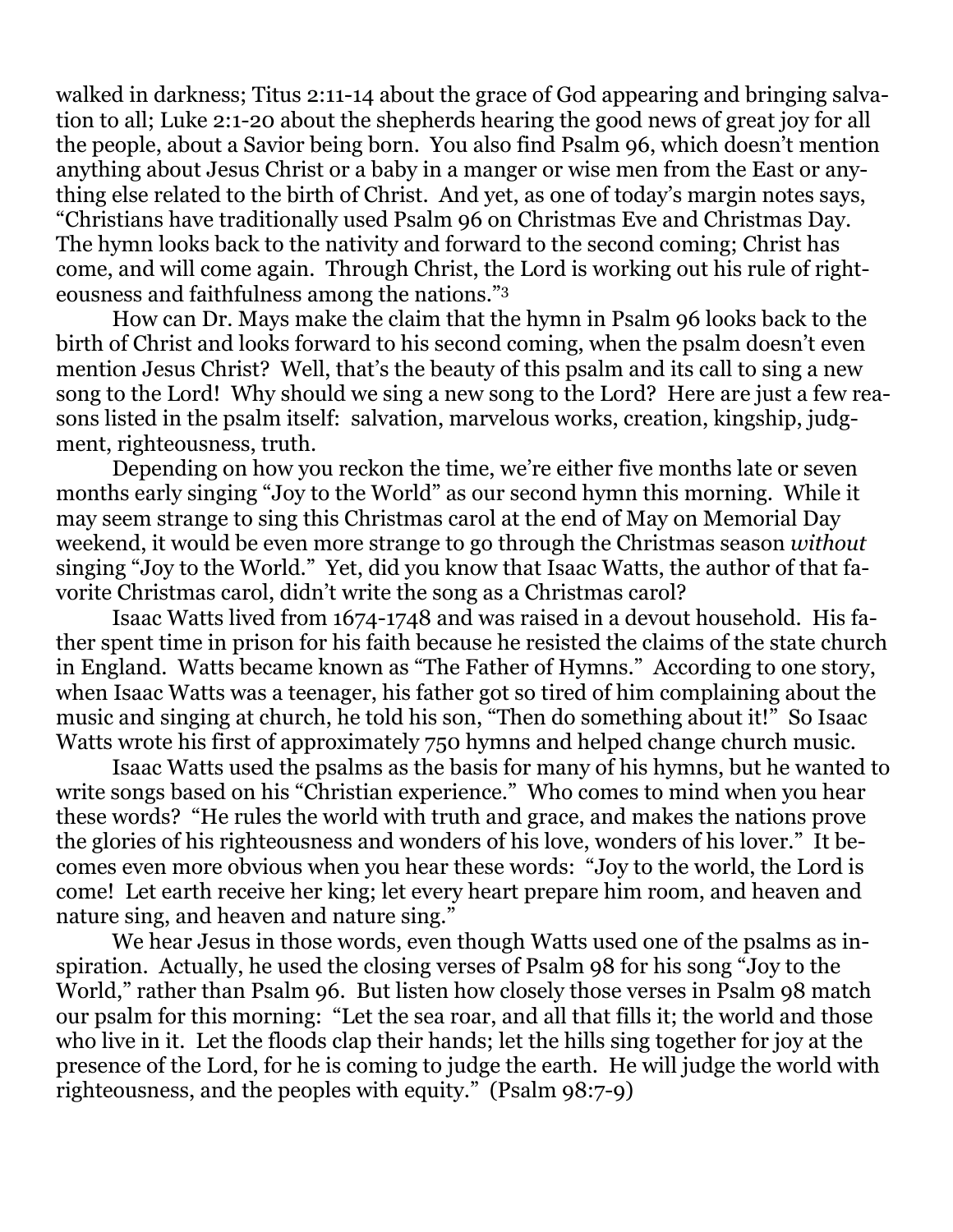Isaac Watts wrote "Joy to the World" in 1719 and published it in his collection of hymns with the very long title, *The Psalms of David: Imitated in the language of the New Testament, and applied to the Christian state and worship*. As the note at the bottom of Hymn #134 in our *Glory to God* hymnbook says, "While Isaac Watts did not write this text strictly for Christmas use, he did purposely cast his paraphrase of Psalm 98:4-9 in Christian terms, titling it 'The Messiah's coming and kingdom.' So 'the Lord' here is Jesus Christ, rather than the God of Abraham, Isaac, and Jacob."

 "Joy to the World" is actually about the *second* coming of Jesus Christ. When we sang "Joy to the World" last December 13 on the third Sunday of Advent and again a few minutes ago, we didn't sing about the shepherds and the manger and the wise men and the baby in a manger and the angels and Mary and Joseph and a star in the East. We sang about the Lord coming to establish his kingdom of truth and grace and about the glories of his righteousness.4

 That's why we can sing a brand-new song to the Lord! That's why we can hear about Jesus in these ancient psalms, even when his name isn't mentioned. We are called to sing a brand-new song and to worship God because of his salvation and his marvelous works among all the peoples. God's salvation and marvelous works didn't stop back in Old Testament times — not even at Christmas when the Word became flesh and lived among us. That's why Dr. Mays can say in his commentary about Psalm 96, "The hymn looks back to the nativity and forward to the second coming; Christ has come, and will come again. The psalm puts the Christ event in the sequence of the Old Testament marvelous works by which the Lord manifested his rule. It interprets the Christ as the Lord's demonstration that other gods are mere nothings. Through the Christ, the Lord is working out his rule of righteousness and faithfulness among the nations."5

 Which brings us back full circle to the question, "Which god?" Somebody asked the other day, "How could the people back then believe this about God with everything that was going on around them, all of the chaos and struggles?" That's a great question! And it's a question that is just as relevant for our lives today. How can we believe this about God — that God rules, that God does marvelous works, that God brings salvation, that God is just and righteous — with everything that is going on around us, with all of the chaos and struggles in this life and in our world?

 So, which God/god do we worship here today? Is it a being who lived up in the sky, looking down disapprovingly at the world, occasionally "intervening" to do miracles, sending bad people to hell while allowing good people to share his heaven? Is it "The Big Guy" upstairs who is at our beck and call but only when we need him or think about calling on him? Is it a vengeful, angry God that we need to be scared of, cower in the face of, and worry about? Is it some vague philosophical idea of a "greater power" beyond us that in some form or fashion has something to do with our being here?

 Or are we here to worship the God we have come to know in Jesus Christ? The God about whom it is written, "In the beginning was the Word, and the Word was with God, and the Word was God. He was in the beginning with God. All things came into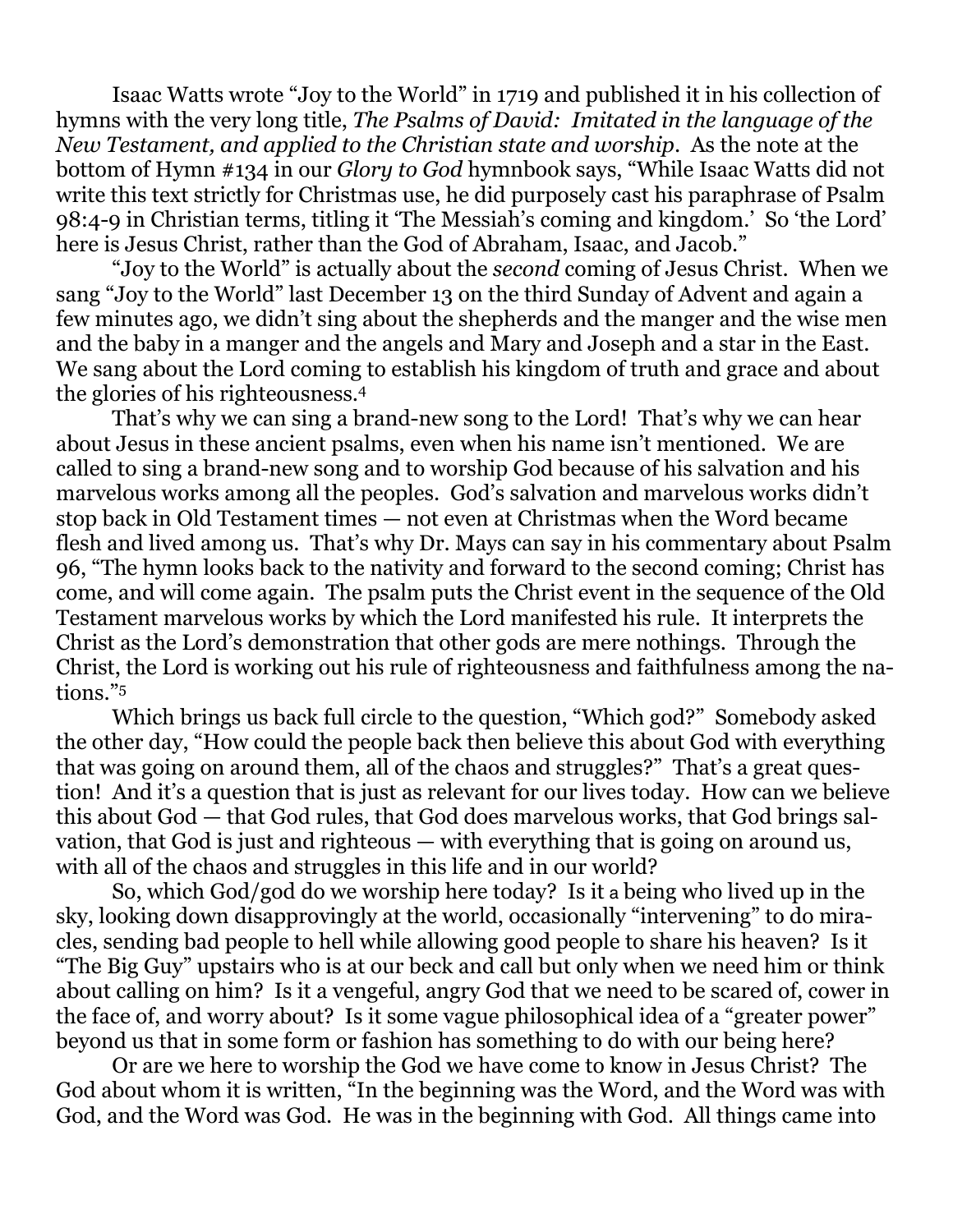being through him, and without him not one thing came into being. What has come into being was life, and the life was the light of all people. And the Word became flesh and lived among us, and we have seen his glory, the glory as of a father's only son, full of grace and truth." (John 1:1-4, 14)

 "Joy to the world, the Lord *is* come!" Shouldn't that be, "the Lord *has* come"? Well, the Lord **has** come, but the Lord continues to work in our lives and in our world. God *has* come to establish justice and righteousness and truth, but God continues to set the world right. Which God? *This* God! Sing a new song!

 As one biblical commentator has put it, "Because God is in the world, working to set things right in 'all the earth,' *we* sing a new song. And the singing of a new song energizes us to join God at God's work in the world. Ultimately, then and now, the singing of a new song situates God's people in an expansive community of praise, and it involves God's people in God's ongoing work of setting the world right!"6

 As *The Message* puts it, "Bravo, God, Bravo! Everyone join in the great shout: Encore! Get out the message — God Rules! He put the world on a firm foundation; He treats everyone fair and square. Let's hear it from Sky, With Earth joining in, And a huge round of applause from Sea. Let Wilderness turn cartwheels, Animals, come dance, Put every tree of the forest in the choir — An extravaganza before God as he comes, As he comes to set everything right on earth, Set everything right, treat everyone fair."

*Let us pray: Everlasting God, the heavens were glad and the earth rejoiced when you sent your Son, the Word become flesh, to dwell with us. Help us to proclaim your glory until the whole earth sings a new song to you now and forever. Amen.* 

## *Response to the Sermon*

Great are you, Lord: you are holy and just; by your power we trust in your love. Great are you, Lord: you are faithful and true; by your mercy you prove you are love. Great are you, Lord, and worthy of glory! Great are you, Lord, and worthy of praise. Great are you, Lord. We lift up our voice; we lift up our voice: great are you, Lord! Great are you, Lord!

Hymn #614, "Great Are You, Lord," in *Glory to God*